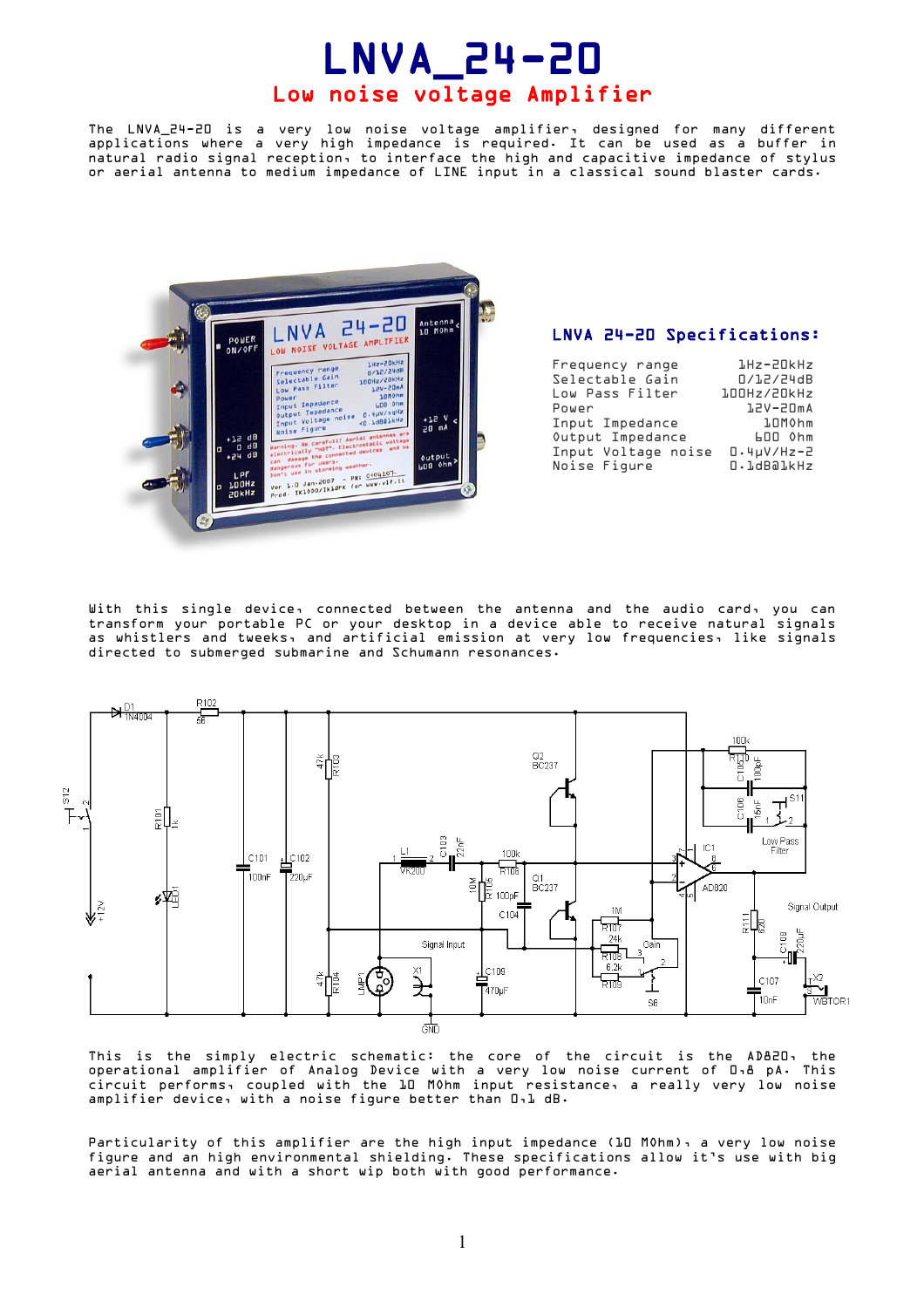You can use this device in your house also, near the PC, where the hum noise is very high (the antenna must be place far from electric lines).The box is an aluminium case, treated with an anchoring base, and painted with professional enamel acrylic paint.



On the receiver are placed the Gain Control: 0, 12 and 24 dB, for best matching aerial antenna or short wip with the audio card sensitivity. A low pass filter with frequency cut over 100 Hz has been added, to give better conditions when you use this device for very low frequency signals reception, like Schumann resonances.

In this picture you can have a look at PCB circuit and the connections inside the box.

## THE NOISE FIGURE

The LNVA\_24-20 has been developed with the object of a very low noise device. The really low figure noise of 0,1 dB has been obtained by the use of a particular integrated circuit, made by Analog device: the AD820, a precision low power FET input. Consider that it performs an incredible low input current noise of 0,8fA/sqrtHz (fempto Amperes), that with a relatively low input voltage noise of 16 nV/sqrtHz, makes this device one of the best for this particularly kind of application.

Input noise find its origin in three sources: a) the thermal noise of the input resistance, here of 10 Mohm. Its value can be calculated in nV/sqrtHz as 4 x sqrt(input resistance in kOhm). Here we have: 4 x sqrt(10000) = 400 nV/sqrtHz b) the voltage noise of the operational amplifier, for the AD820 16 nV/sqrtHz c) the voltage noise generated by the current noise on the input resistance. Here a current of 0.8 fA flowing on a 10 Mohm resistance, then a voltage of 8 nV/sqrtHz.

Noise figure can be theoretically calculated as the report between the thermal noise, and the vector addition of thermal noise, voltage noise and voltage noise inducted by  $current noise. Here we have 400.40 / 400 nV = 1.001$ Calculated in dB: NF = 20 log 1.001 = 0.008 dB @1kHz and of 0.03 dB @10Hz We can reasonably assume to find in a real situation a Noise Figure below D.1 dB.

What happens to the NF value using different operational amplifier with a so high input impedance? Here you see a bries values with most commune devices:

AD820 Theoretically Noise Figure @1kHz with 10 Mohm impedance = 0.01 dB

TL081 Theoretically Noise Figure @1kHz with 10 Mohm impedance = 0.28 dB

OP07 Theoretically Noise Figure @1kHz with 10 Mohm impedance = 10.00 dB

OP27 Theoretically Noise Figure @1kHz with 10 Mohm impedance = 20.04 dB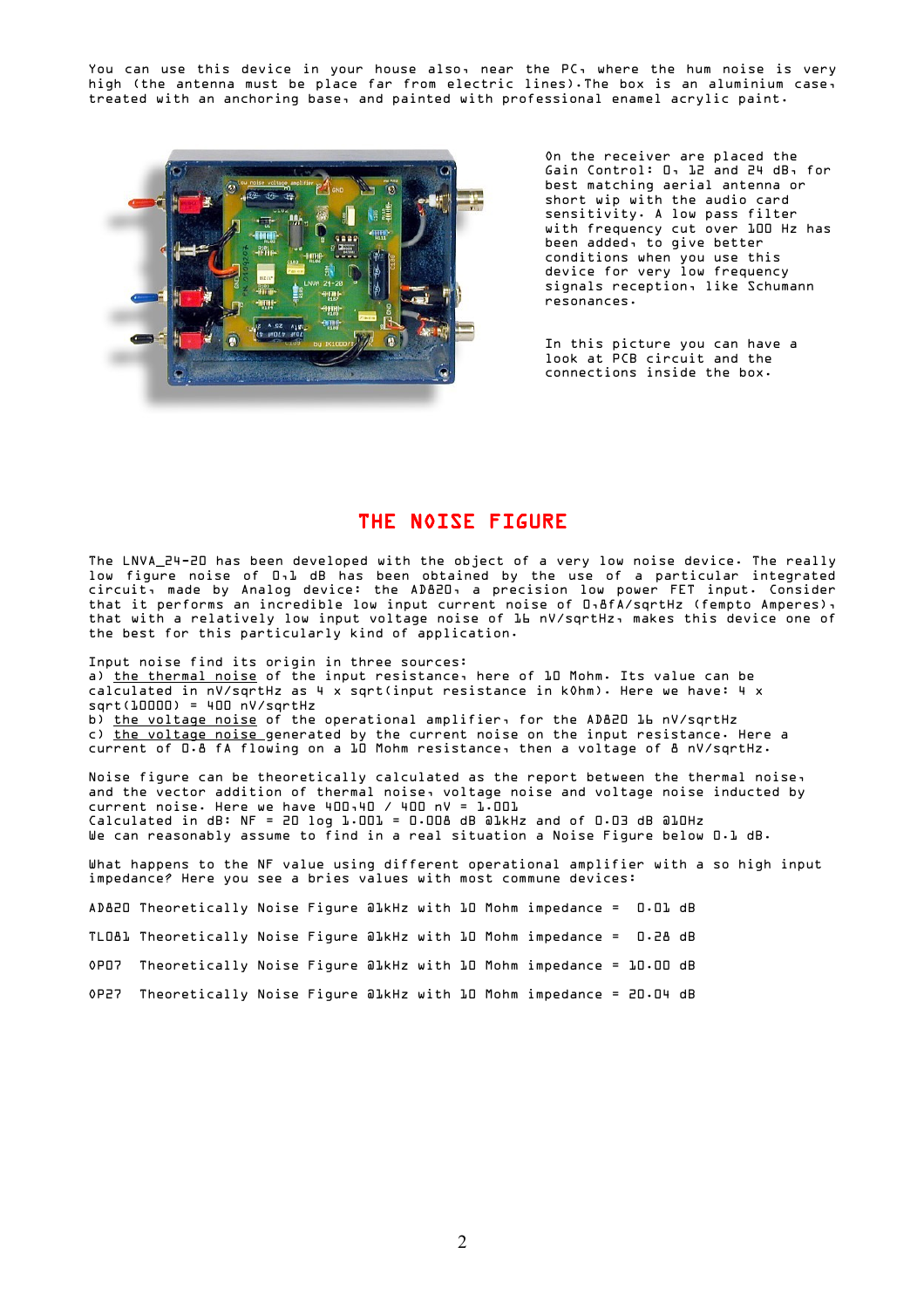## CHARACTERIZATION CURVES AND THEORICAL FREQUENCY RESPONSE

Here below the frequency response with LNVA used as voltage amplifier with a theoric voltage source (then with a low impedance). The output was read with no terminated load (an oscilloscope with 1 Mohm probe). If you use a typical load (600 Ohm) to reduce the output value of 3 dB. All the graph reported in this data sheets has been really measured on a single receiver takes as reference: if you need a personal calibration please contact me at contact@vlf.it.



Follower trace reports the gain with 0 db gain  $12.0$  trace reports the gain with 12 dB gain<br>12 PF trace reports the gain with 12 dB gain trace reports the gain with 12 dB gain and low pass filter 24,0 trace reports the gain with 24 dB gain 24LPF trace reports the gain with 24 dB gain and low pass filter

#### HOW TO USE THIS and FOLLOWING GRAPHS

For example: the light blue trace reports @1kHz a value of 24 dB. What does it mean?

Setting the amplifier at 24dB gain, and reading an output voltage at 1 kHz of 0.1V (with an high impedance device as an oscilloscope or a multimeter), the signal input, received from your antenna, will be the output value less the gain factor.

Numerically: 0.1V – 24dB, then 0.1 / 15.85 = 0.0063 V.

Using an antenna, if you know the parameters as stylus capacity and cable capacity, you can determine the voltage strength field. If the output is terminated to a typical 600 Ohm resistance you need to subtract 3 dB from the curve value.

If you use a 1m stylus the received field will be directly read in V/m. If the antenna will be of 2m you need to subtract from the curve factor a value of 3 dB, if the antenna is a vertical wip of 10m you need subtract a value of 20 dB, and so on.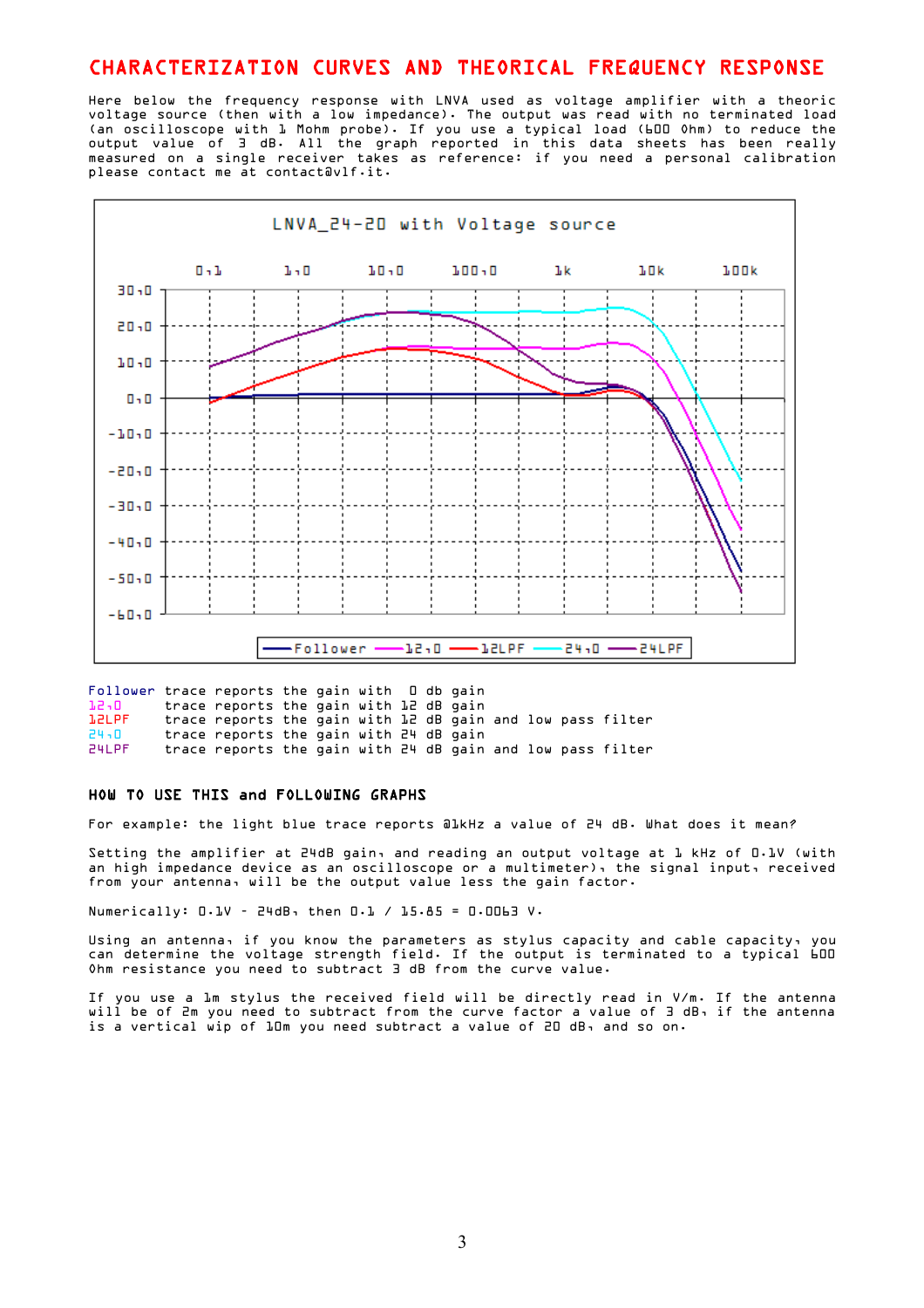# PRACTICAL FREQUENCY RESPONSE USING REAL ANTENNAS



Here there are the characterization curves of the LNVA\_24-20 using a 1m stylus placed directly on the receiver. Measures have been done in a reason of a 18 pF equivalent capacity.



Here there are the characterization curves of the LNVA\_24-20 using a 2m stylus connected with 2m of RG58 cable to the receiver. Measures have been done in a reason of a 30 pF equivalent stylus capacity and 195 pF from cable.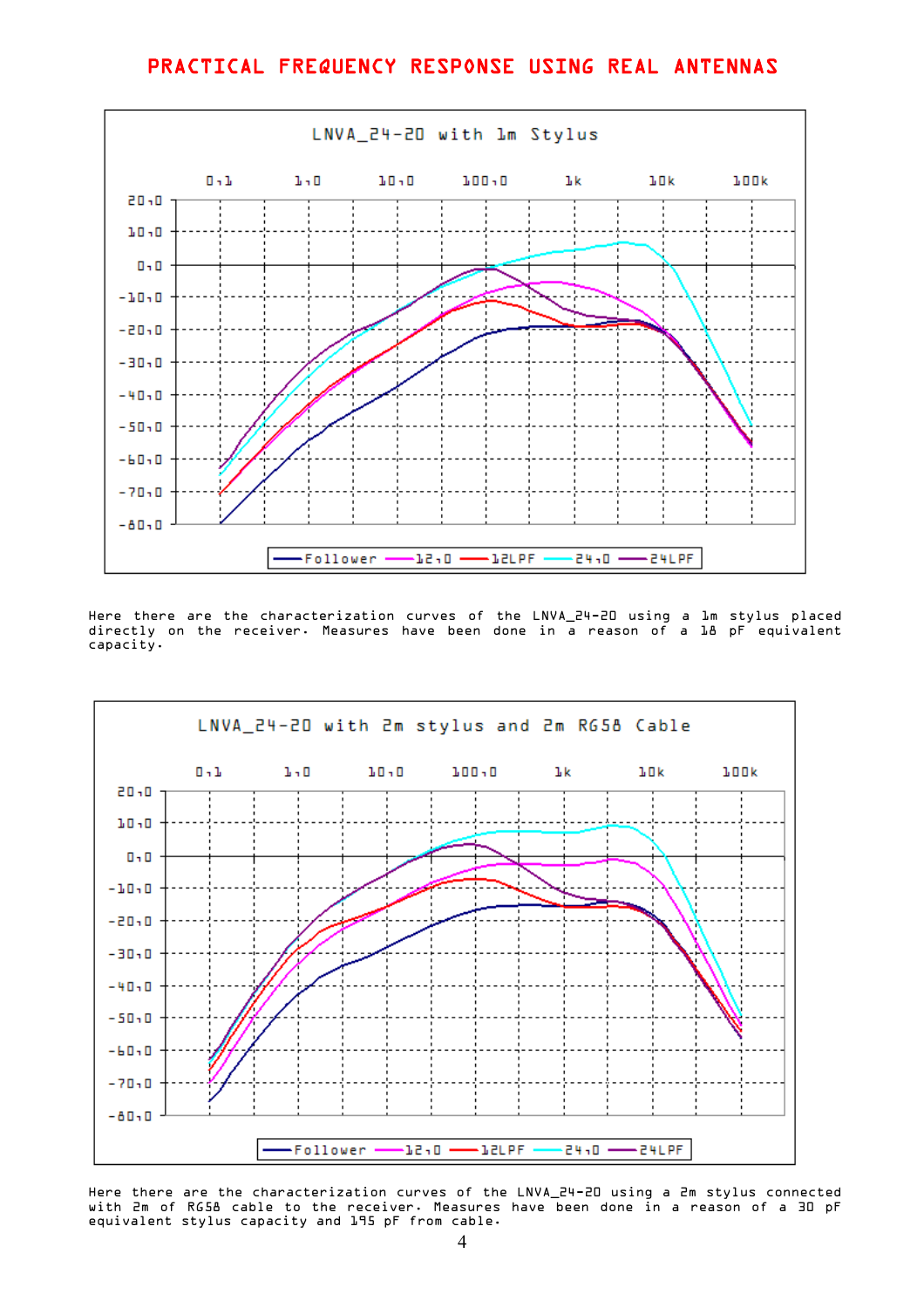

Here there are the characterization curves of the LNVA\_24-20 using an aerial wire antenna connected with 10m of RG58 cable to the receiver. Measures have been done in a reason of a 195 pF equivalent antenna capacity and 1000 pF from cable.

| Follower trace reports the gain with $\Box$ db gain |                                                            |  |  |  |  |  |
|-----------------------------------------------------|------------------------------------------------------------|--|--|--|--|--|
| 12,0                                                | trace reports the gain with 12 dB gain                     |  |  |  |  |  |
| <b>L2LPF</b>                                        | trace reports the gain with 12 dB gain and low pass filter |  |  |  |  |  |
| 24.0                                                | trace reports the gain with 24 dB gain                     |  |  |  |  |  |
| 24LPF                                               | trace reports the gain with 24 dB gain and low pass filter |  |  |  |  |  |



This spectrogram reports a reception with a 45m long wire, connected to the LNVA\_24-20 with 50m of RG58 coaxial cable. Schumann resonances are clear and strong, as for the two pattern of 82 Hz submarine signals.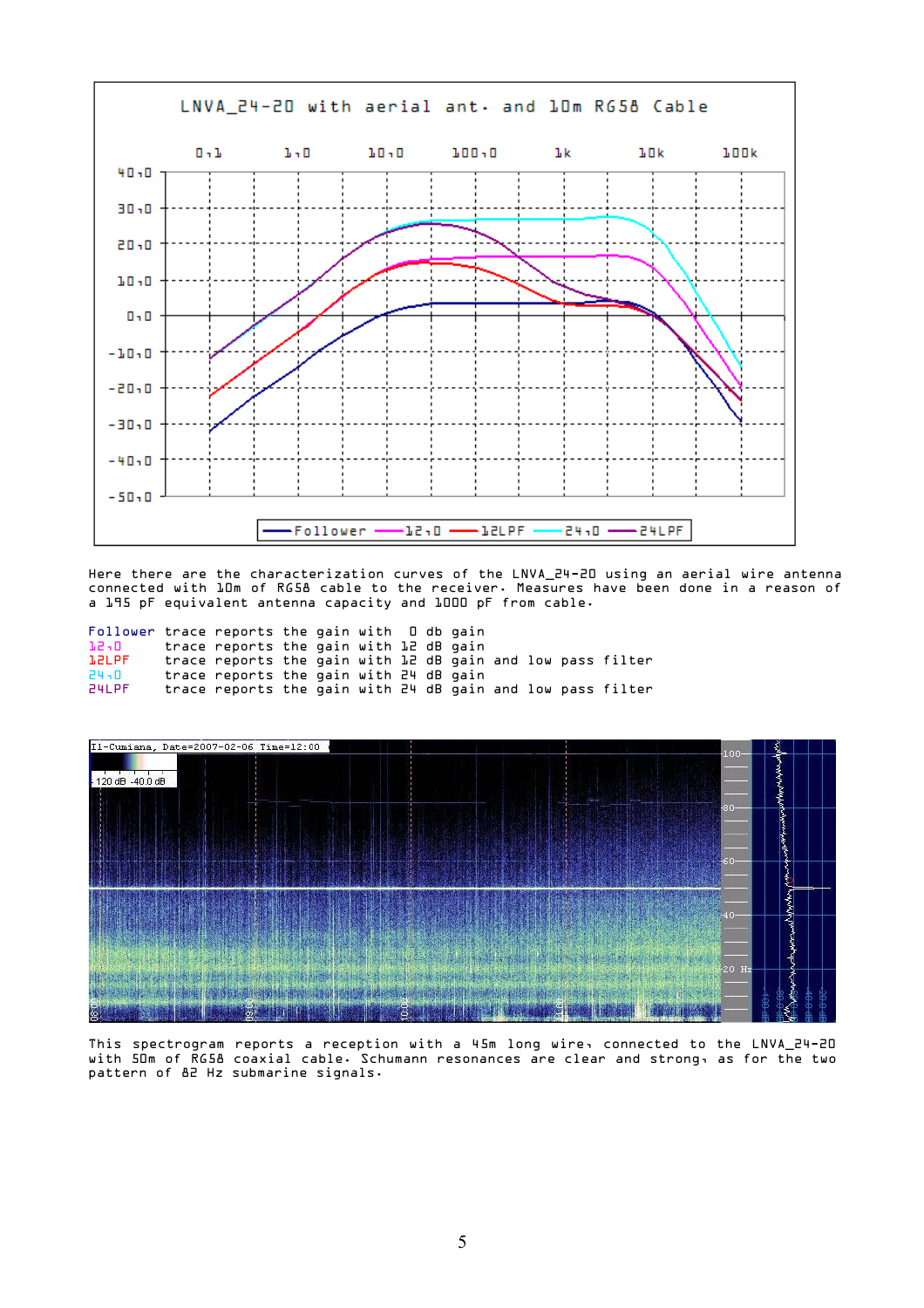## COMPARISON BETWEEN DIFFERENT ANTENNAS



Here there are the characterization curves of the LNVA\_24-20 set as a follower (0 dB Gain) with different antennas.



Here there are the characterization curves of the LNVA\_24-20 set with gain of 12 dB with different antennas.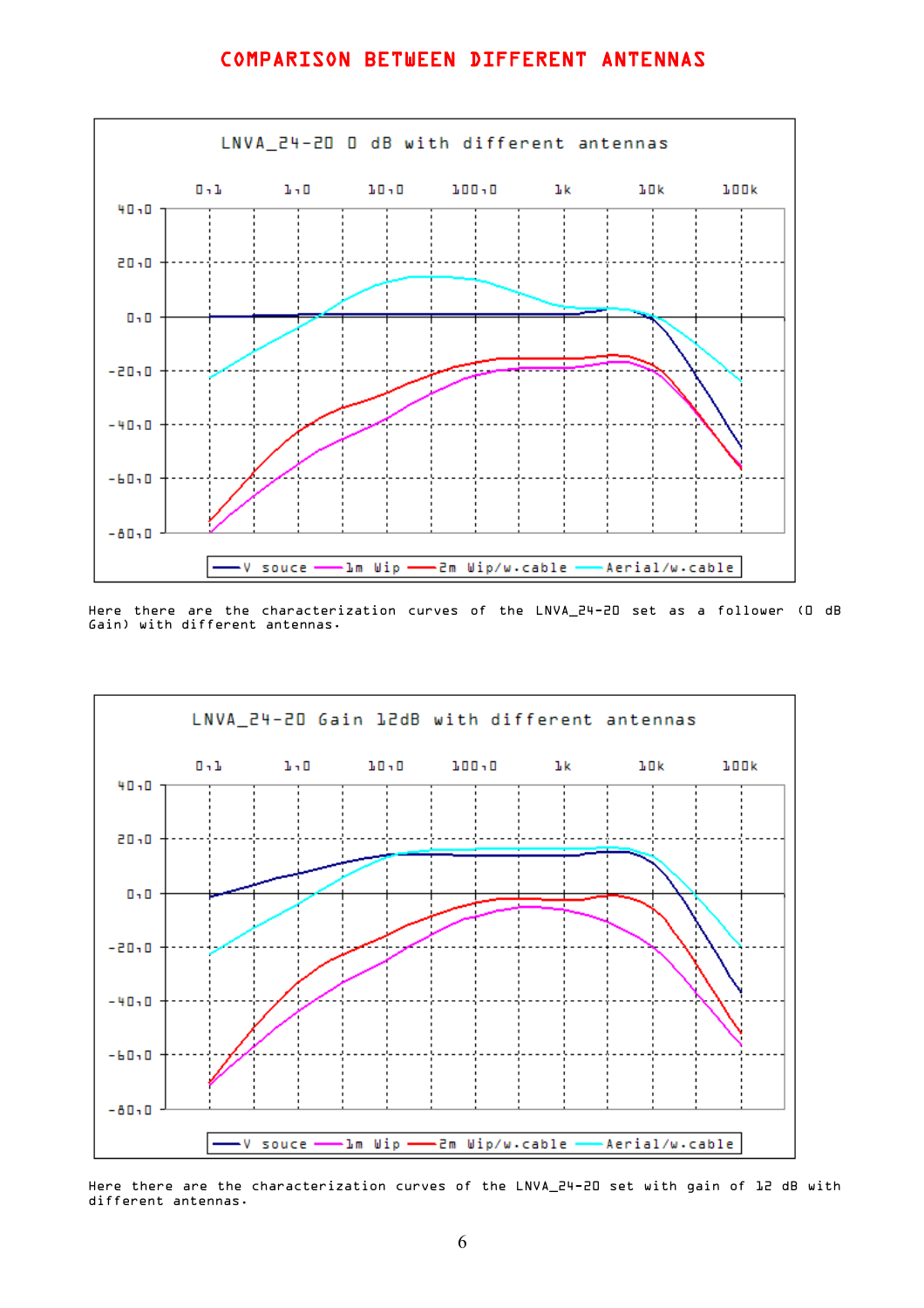

Here there are the characterization curves of the LNVA\_24-20 set with gain of 24 dB with different antennas.



Here there are the characterization curves of the LNVA\_24-20 set with gain of 12 dB and 100 Hz low pass filter with different antennas.